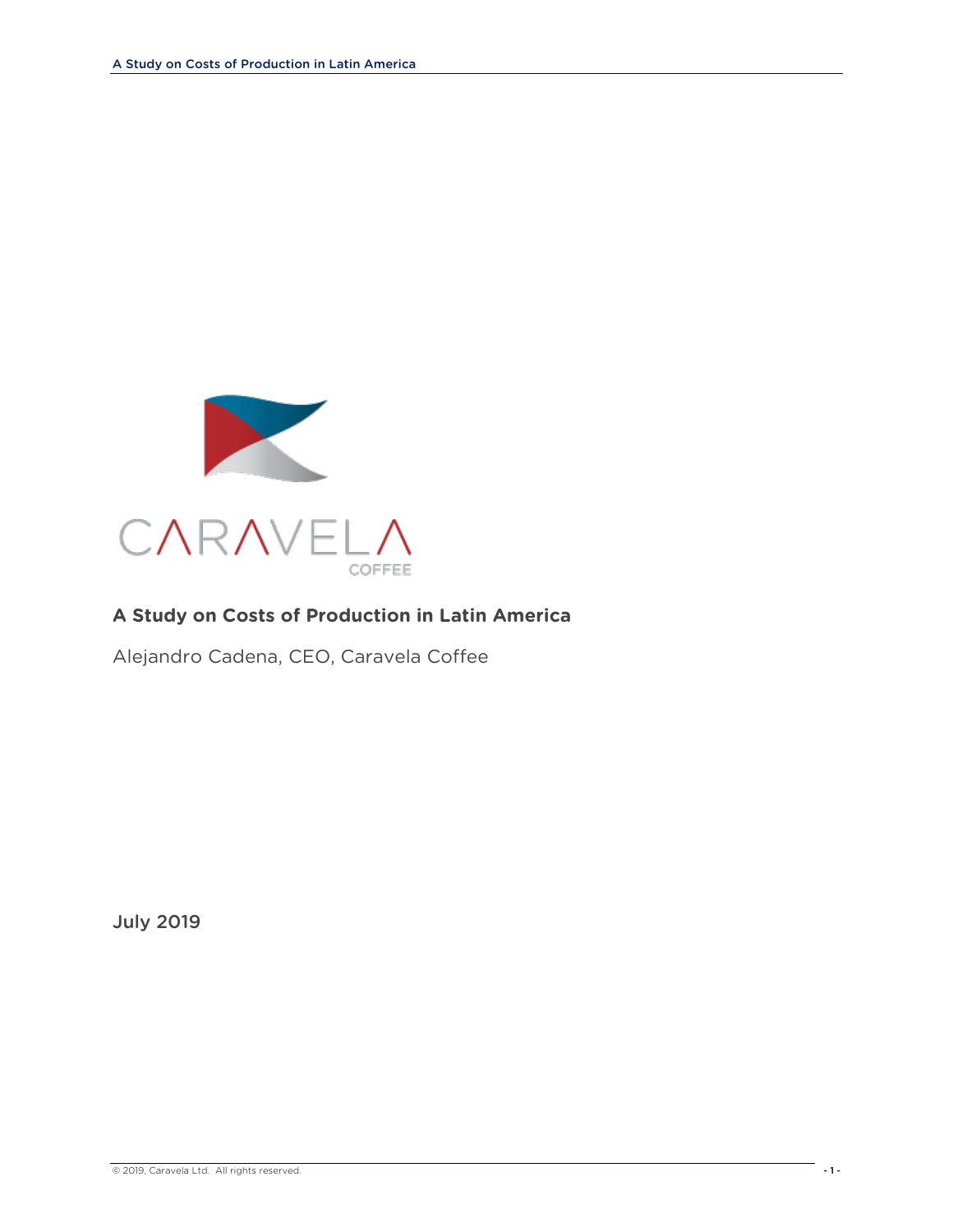### **INTRODUCTION**

The majority of small-holder coffee farmers in the world do not know or even fully understand their costs of production. For decades, small-scale farmers have been price takers, accepting whatever price they get paid for the beans they produce.

From 1962 until 1989, the price of coffee was "subsidized" due to a quota system established in the International Coffee Agreement (ICA), which effectively put minimum prices on green coffee. The ICA established export volume quotas to producing countries that were member of the Agreement. In some years when there was overproduction, producing nations had to store in-country any excess supply of coffee in order to maintain a balance between supply and demand to protect those minimum prices. The minimum price established for Colombian UGQ coffee in 1989 prior to when the ICA ended was USD 1.20/lb; the Agreement ended in that year and so for the past thirty years most growers across the world have had to sell their coffee at the market price, usually tied to the 'C-Market'. In the years since the end of the ICA quota system, market coffee prices have been quite volatile, with periods below what the industry believes are the costs of production.

But do we really know how much it costs to produce a pound or kilo of green coffee? Unfortunately, the answer is no. Although there have been numerous studies done on the subject, the reality is that it is quite complex to calculate costs of production at the farm-level due to three main factors:

- a) growers lack accurate records of their costs and inputs;
- b) the heterogenous nature of coffee farms every farm is a different universe, with different yields and methods; and
- c) to date, most studies done on the subject omit some costs and/or have a very small sample base

As a company that has worked for almost two decades with small-holder farmers in Latin America, we have witnessed 'C' prices as low as USD 0.40/lb in 2002 and as high as USD 2.70/lb in 2011. When prices are low, most farmers neglect their farms, which means that production decreases, causing prices to rise in subsequent years. When prices are high, farmers mainly use the extra money to invest in their farms, causing production to rise, which subsequently causes oversupply and so eventually prices fall back again. It's a never-ending cycle where those farmers that have higher costs of production can barely recuperate during the upcycles. Since coffee is a perennial, longterm crop, changing crops is not as easy as it would be for a corn or a rice producer. Therefore, it's rare for coffee growers to completely abandon their farms or change business, perpetuating the problem.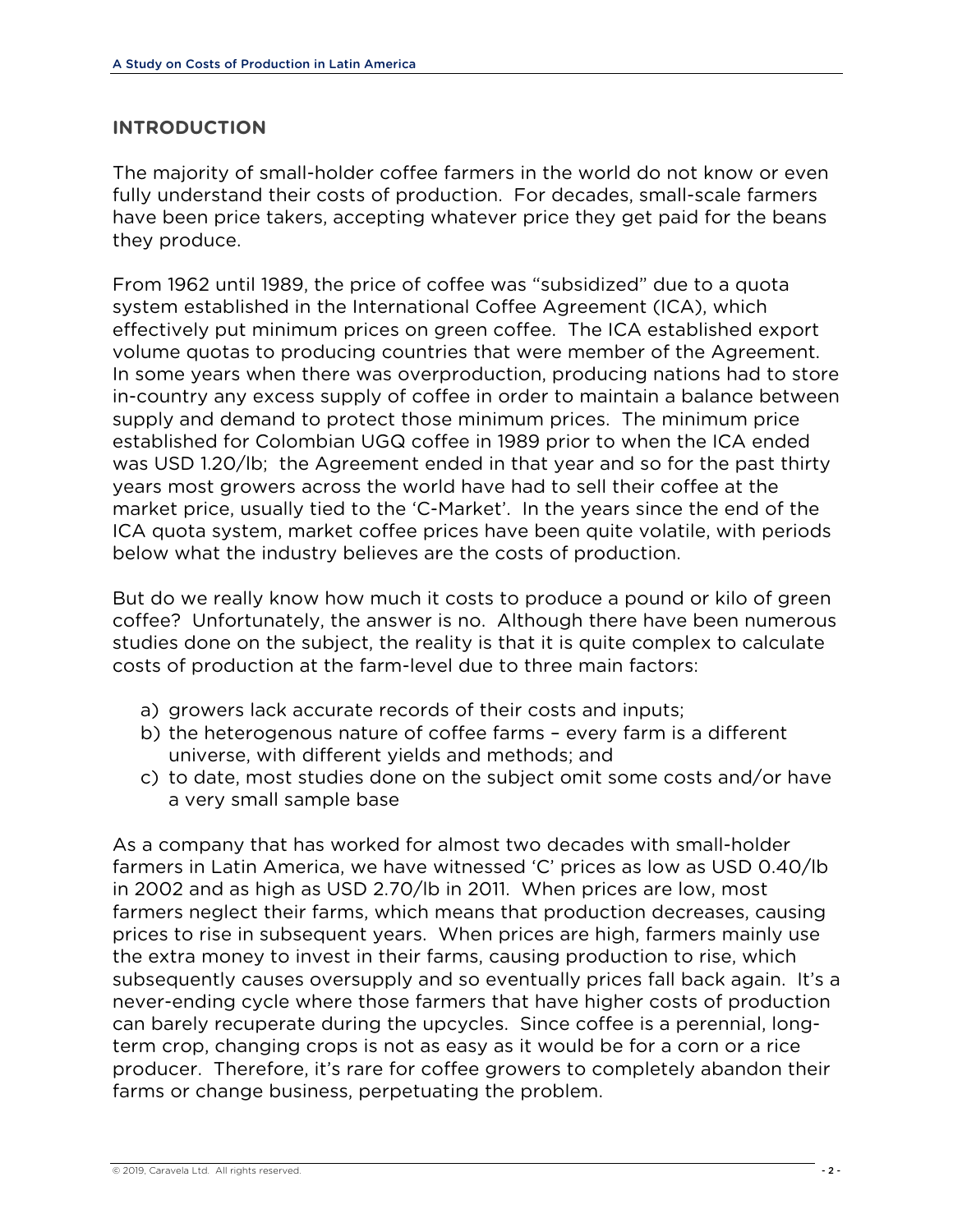Given this vicious cycle that most small-holder farmers are subject to, we believe that if coffee growers knew their costs of production, farmers would better understand their business and make informed decisions about what to do on their farms, including whether to continue growing coffee. For Caravela, it is also important to know the costs of production in each country where we source coffee as it provides us with an objective way to determine the FOB prices that we sell coffee and therefore guarantee a minimum level of profitability for our farmer partners.

### **WHAT IS COST OF PRODUCTION**

The definition of cost of production is the costs incurred by a coffee farmer to produce coffee at the farm level (farm-gate), from the moment you prepare the soil for planting, until delivery of the dry parchment produced for sale to a buyer.

Since the majority of producers in Latin America that we work with deliver dry parchment at 10%-12% moisture, or in the case of Nicaragua, wet parchment at 45%-50% moisture (as opposed to East Africa where most growers deliver cherry to a washing station or wet mill), we calculate the costs up to the dry parchment stage. For Nicaragua, we include the costs that *beneficios secos* there charge for drying.

However, dry parchment needs to be processed to convert it to exportable green, which is the product that importers and roasters purchase. For the purpose of this analysis, we use a yield of 76% to convert dry parchment costs to green-equivalent and then convert the local currency cost into US Dollars. By doing this conversion, we can compare the farm-gate costs with the market price, which is expressed in either USD/lb or USD/kg.

It is important to mention that the farm-gate cost in green equivalent is not directly comparable with the market price ('C' Market), as the latter is always quoted on an FOB–basis, which includes, amongst others, the following additional costs which are normally the responsibility of the exporter at origin:

- Dry milling
- Packaging costs
- Logistics costs
- Export taxes
- Export margin

These extra costs vary greatly from country to country.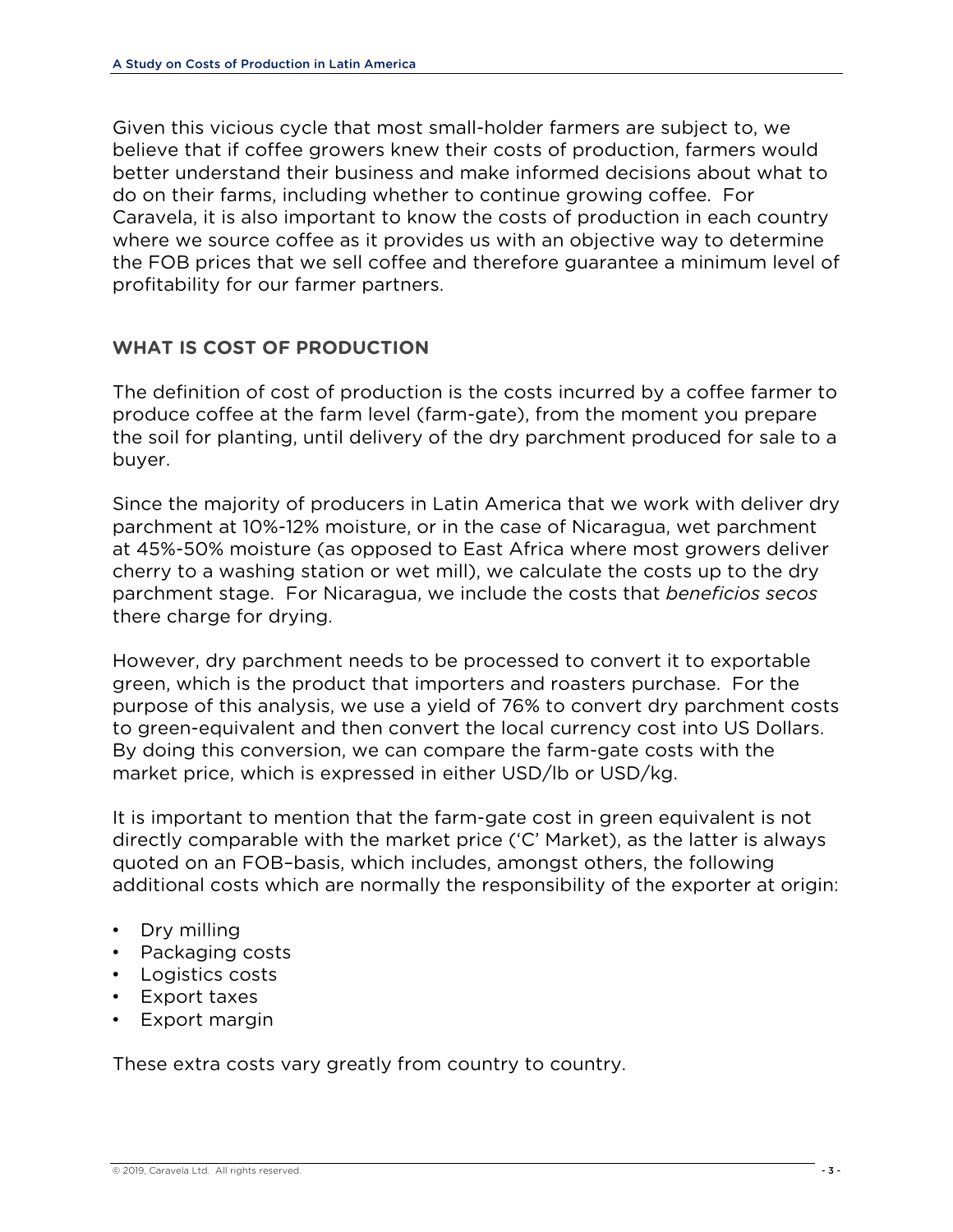### **INFLUENCING FACTORS**

There are multiple factors that influence costs of production, such as: inflation, taxes and tariffs, supply chain efficiency, transportation costs, productivity and yields at the farms, and exchange rates. For example, in Peru input costs are higher than in other countries because of the transportation costs of inputs such as fertilizers. In Nicaragua and Ecuador, for example, input costs have risen dramatically over the past two years due to substantial increases in VAT and duty.

There are two types of costs on coffee farms (and, for that matter, in any business): fixed and variable.

The first are costs that are incurred independent of the amount of coffee produced, such as administration or equipment costs, and thus must be divided in the total number of kilos produced. Hence, the higher the productivity of the farm, the lower the fixed costs per unit produced. The higher the proportion of fixed costs, the higher the productivity of the farm must be in order to pay for them.

Variable costs depend on the amount of coffee produced. For example, harvesting costs are variable because if you produce more cherry you need more pickers, as there is a limit to the amount of cherry a person can pick in a day.

| <b>Variable</b>            | <b>Fixed</b>             |
|----------------------------|--------------------------|
| Harvesting                 | Administration           |
| Other manual labor         | Equipment (depreciation) |
| Transport                  | Land                     |
| Financing                  | Inputs                   |
| Utilities (energy & water) | Plant establishment      |
|                            | Renovation               |

**Table 1 – Fixed and Variable Costs**

### **COUNTRIES INCLUDED**

The following figure shows the countries where we have calculated costs of production. These seven countries are where Caravela directly sources coffee from coffee growers and where we have on-the-ground education teams, which allows us to have more accurate information of the market costs of inputs and labor.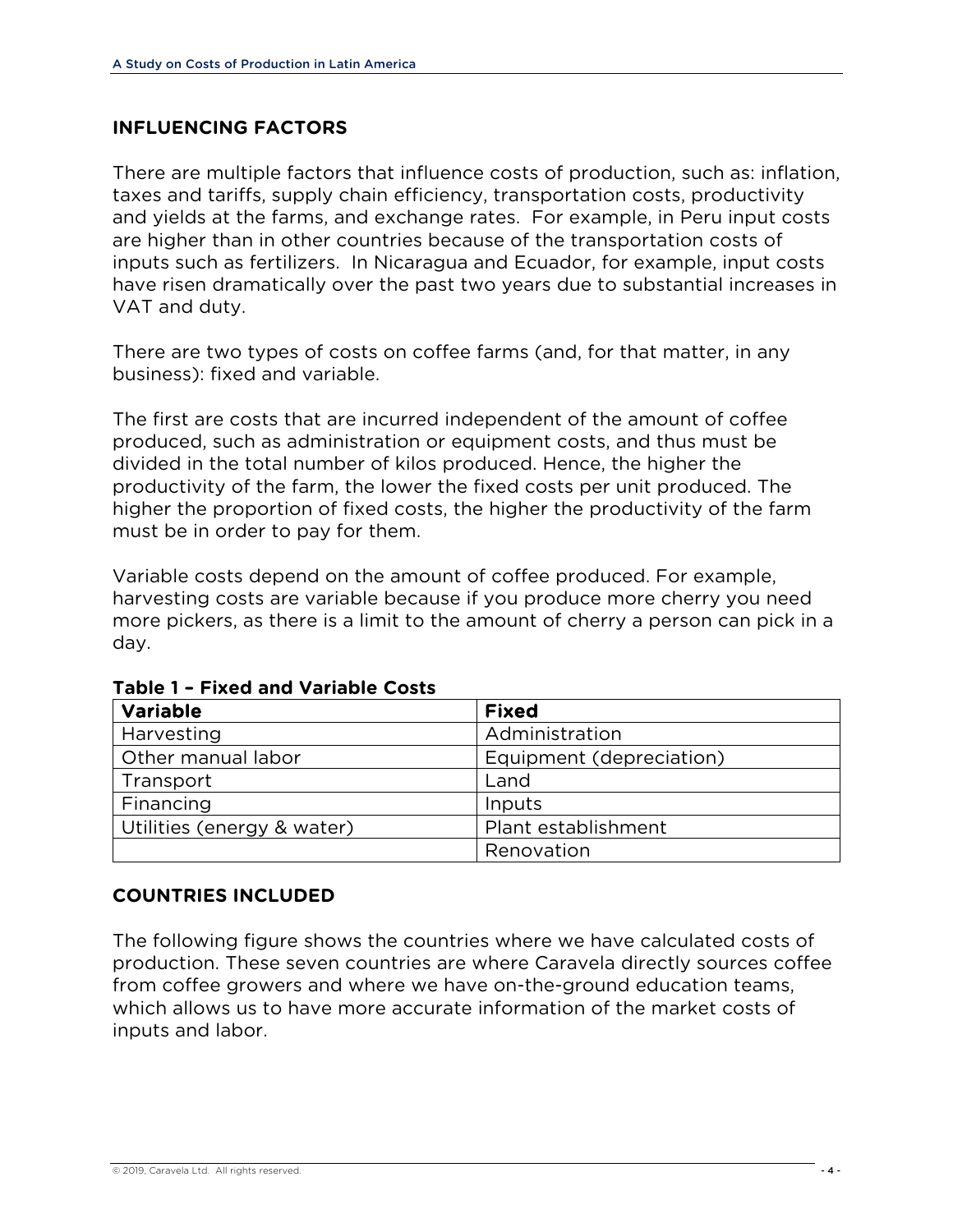

Figure 1 – Countries Covered in this Study

# **THE METHODOLOGY**

We developed a financial model in Excel where we incorporated all costs incurred by a coffee grower in every country subject of this study. The only costs not included in the calculations were financing and land costs, as these depend on many factors and are therefore difficult to model.

In order to properly model the costs, we made the following assumptions:

- All farms have a standardized technology and farm-management practices, with the same tree density (5,000 trees/ha) and average yields (30 bags per ha). This is high, but achievable, productivity level if farmers apply good agronomic practices such as fertilization based on soil analysis and constant renovation of aging trees
- Farm size is 3.0 hectares for all countries
- Since the farm size is small, we have included in administration costs one monthly legal minimum wage for the farmer, as established in each country, including any obligatory health insurance and pension contributions
- Costs for labor and inputs are the market costs in each market, as surveyed by our PECA team
- 15% of the total trees are renovated every year by pruning/stumping, therefore the manual costs of pruning/stumping are included.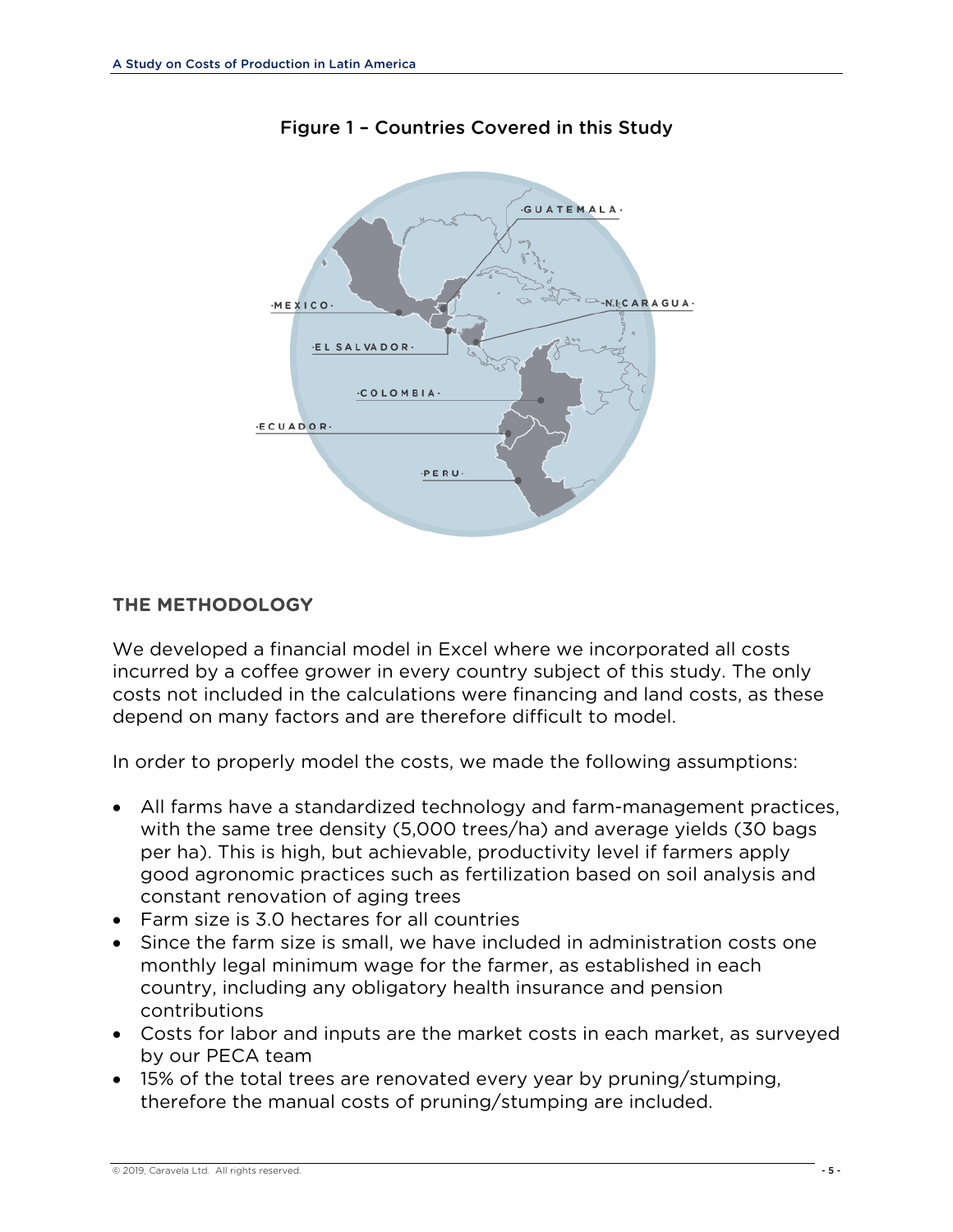|                                          | Colombia | Ecuador      | EI<br>Salvador | Guatemala | Mexico | Nicaragua | Peru  |
|------------------------------------------|----------|--------------|----------------|-----------|--------|-----------|-------|
| Exchange Rate<br>(Local<br>currency/USD) | 3.200    | $1.00^{(1)}$ | $1.00^{(1)}$   | 7.60      | 19.00  | 32.90     | 3.30  |
| Daily minimum<br>wage (USD/day)          | 9.38     | 17.00        | 8.00           | 6.58      | 5.26   | 5.45      | 10.54 |
| Harvesting<br>(USD/kg)                   | 0.139    | 0.280        | 0.130          | 0.145     | 0.105  | 0.112     | 0.154 |

Table 2 – Selected Assumptions

(1) Dollarized economies, hence, exchange rate is equal to 1.00

# **COSTS**

Individual costs in US Dollars can vary greatly between countries due to several factors, such as exchange rates and taxes (e.g., VAT rates, duties). As coffee in the seven countries included in this study is manually and selectively harvested, it is vital to compare the minimum wages in these countries to observe the differences in what is the major input in coffee farming. Figure 2 below shows the minimum wage in the seven countries, plus Brazil and Costa Rica for comparison purposes.





As seen above, Nicaragua has the lowest minimum wage, followed closely by Mexico, with Ecuador the highest and Guatemala second. Minimum wage in Colombia lies in between.

Harvesting (picking) costs are a substantial percentage of overall costs at a farm and one of the most significant cash requirements of farmers during harvest time. Figure 3 below shows the costs of harvesting a kg of cherry in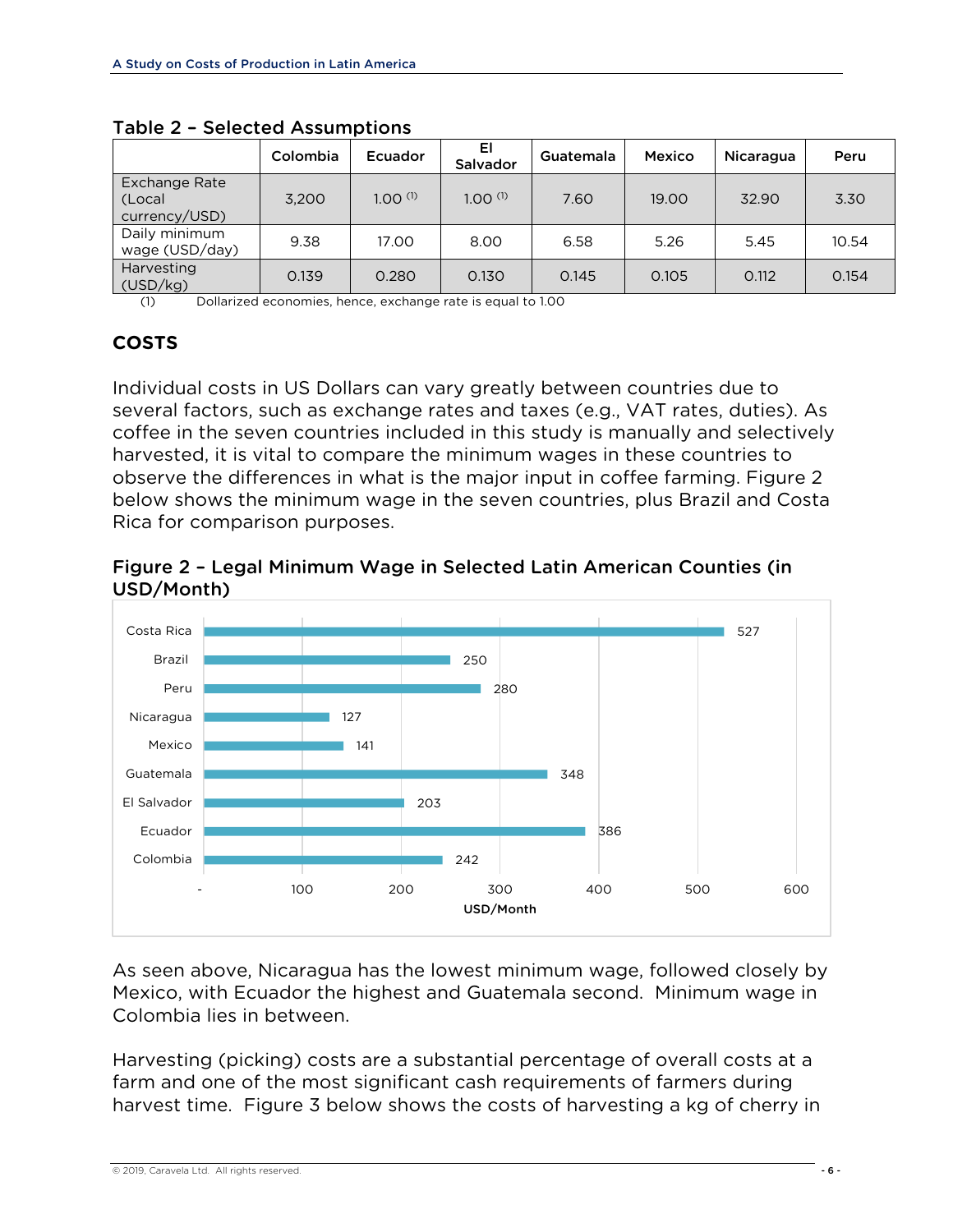2017 and 2019. In most countries, excluding El Salvador, harvesting costs have increased over the last two years as a result of lower labor availability and inflation. Ecuador is a clear example with an increase of 40% in harvesting costs, due primarily to a very tight labor market. It is interesting to observe that in Guatemala, despite having a high minimum wage relative to most other countries, harvesting costs there are not much higher than the rest, which is most likely due to higher supply versus demand of manual labor.



Figure 3 – Cherry Harvesting Costs (in USD/kg of cherry harvested)

Fertilizers are the most important input that coffee farmers use on their farms. To obtain a yield of 30 bags per hectare, it is necessary to apply fertilizer based on soil analysis so that trees receive the nutrients needed to produce to their maximum potential. In order to properly compare costs between the different countries, we have taken the market cost of Yara's Hydran 19-4-19 fertilizer, which is the only brand and formula available in all the seven countries. Additionally, it is a formula that is very effective as it was specifically developed by Yara for coffee.

Surprisingly, fertilizer costs have increased by between 20% in Colombia and 54% in Nicaragua. This is a significant increase which is primarily related to the rise in oil prices observed in these two years. But the cases of Nicaragua and Ecuador, where costs have increased by almost 50%, is related to higher import duties and VAT on fertilizers, plus tougher restrictions on the import of goods.

Figure 4 below shows the costs of a kilogram of fertilizer in each of the seven countries.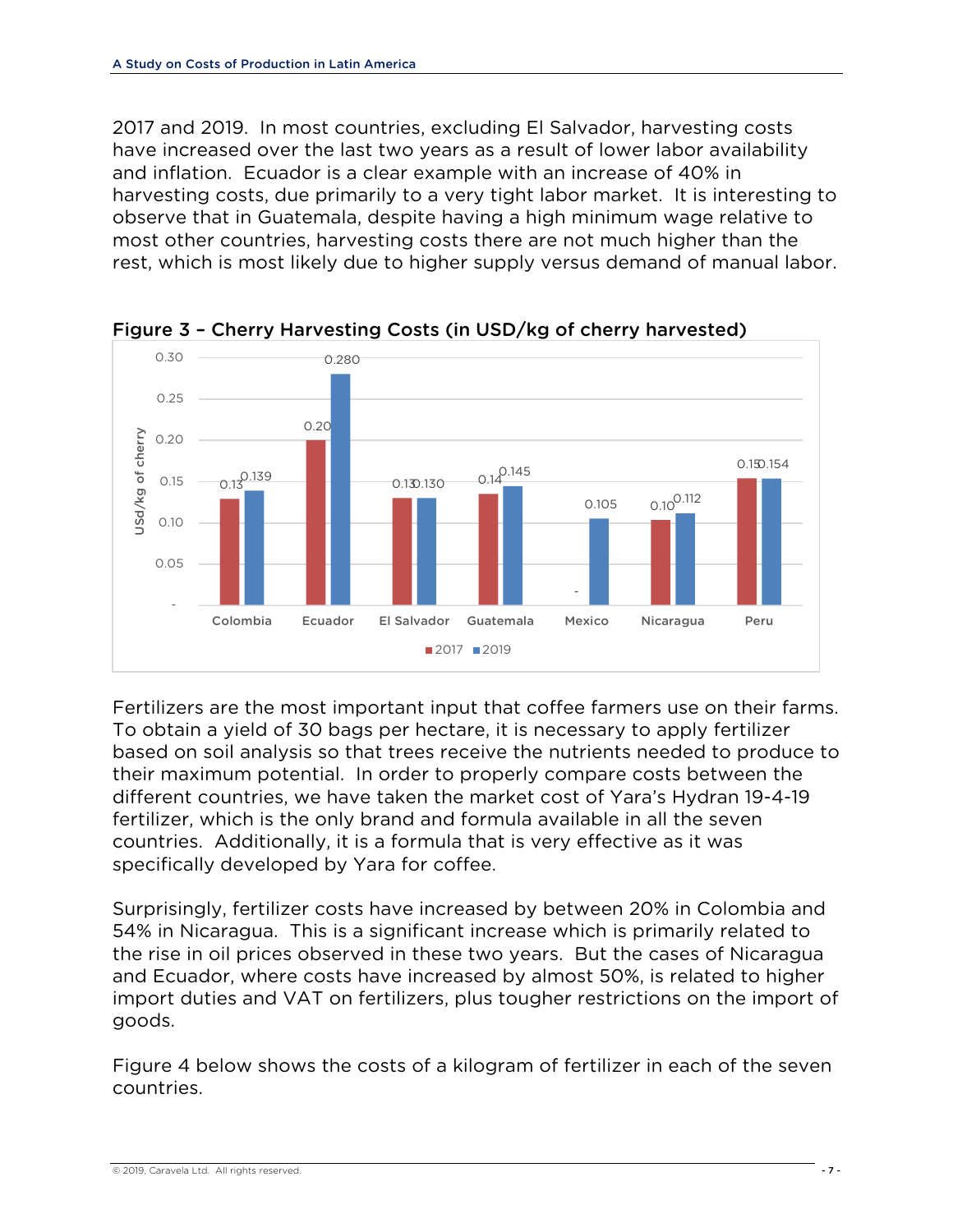

Figure 4 – Fertilizer Costs (in USD/kg per kg of fertilizer)

# **RESULTS**

Figure 5 below shows the total yearly costs of production for a 3-hectare farm according to our cost of production model in each of the seven countries studied.



Figure 5 – Total Costs of Production for a 3 ha Farm (at 2019 Costs)

The most expensive country is Ecuador, with a total cost of \$23,132 dollars, while Mexico is the least expensive, with a total cost of \$13,410 dollars.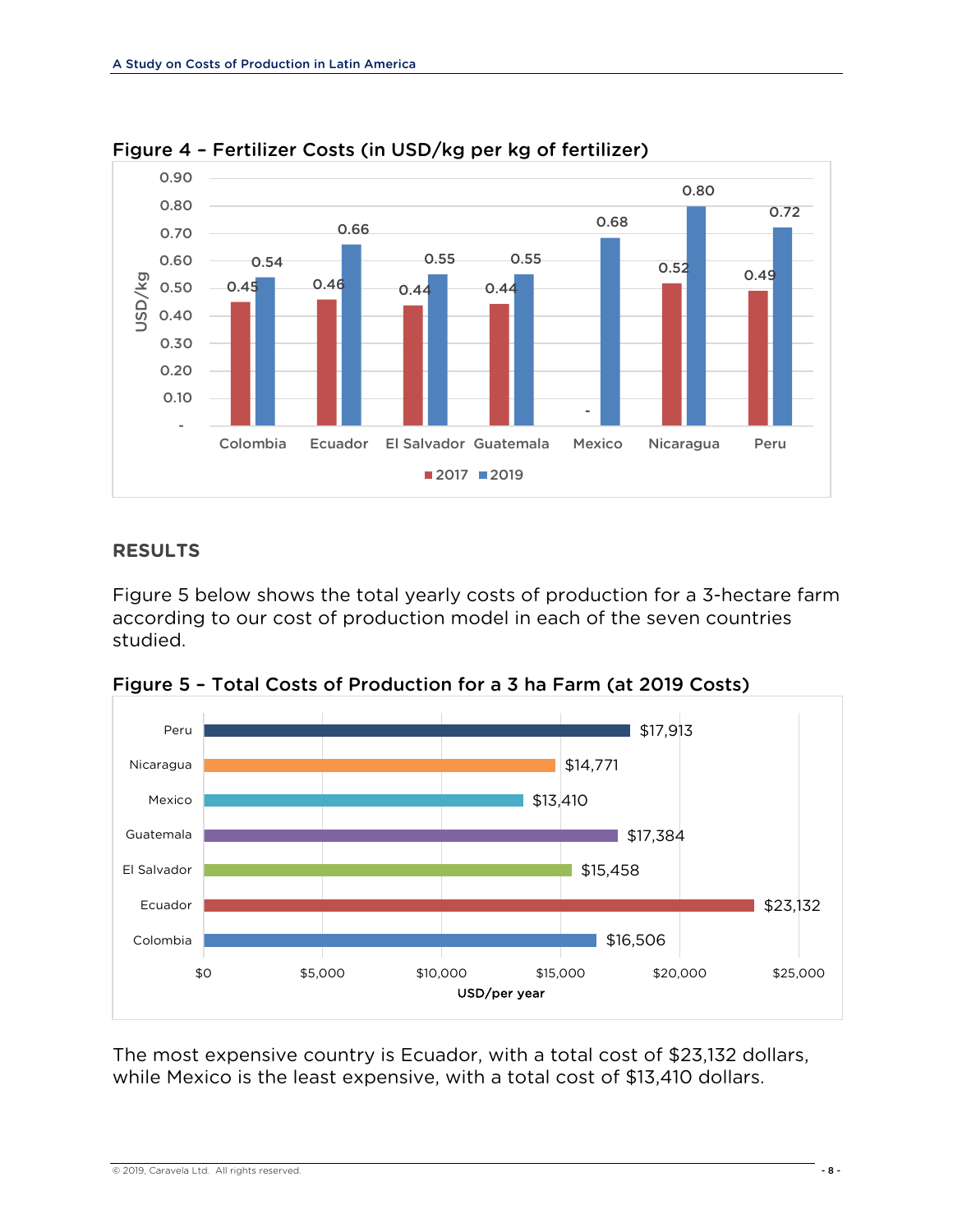Figure 6 shows the total costs of production in USD/lb green equivalent. To reach the green equivalent, we have assumed a green-to-parchment yield of 76%. It is worth noting that this unit cost is expressed at the farm-gate level, so it is not comparable to the 'C' price, as the latter is expressed on an FOB basis. To calculate the cost of production at an FOB basis, it is necessary to add other additional expenses such as dry milling, logistics and export related costs, export taxes (where applicable) and the exporter's margin. These extra costs vary from country to country between 15 and 25 cents per lb.



Figure 6 – Farm Gate Costs of Production (in USD/lb Green Equivalent)

Given the numbers above, at current market prices of around \$1.00/lb<sup>1</sup>, and including current market differentials for each country – which add between 10 and 35 cents per lb to the 'C' price depending on the origin – even the most efficient coffee farmers in these seven countries are currently selling coffee below their costs of production.

Considering that our model includes a minimum wage for the farmer, which is an unpaid labor cost (i.e., not a cash payment), figure 7 below separates the cash costs and the unpaid labor costs. This allows us to see a coffee farmer's actual cash expenditure and therefore the minimum cash they would have to receive to at least pay for the inputs and labor necessary.

 $<sup>1</sup>$  As of 15 July 2019.</sup>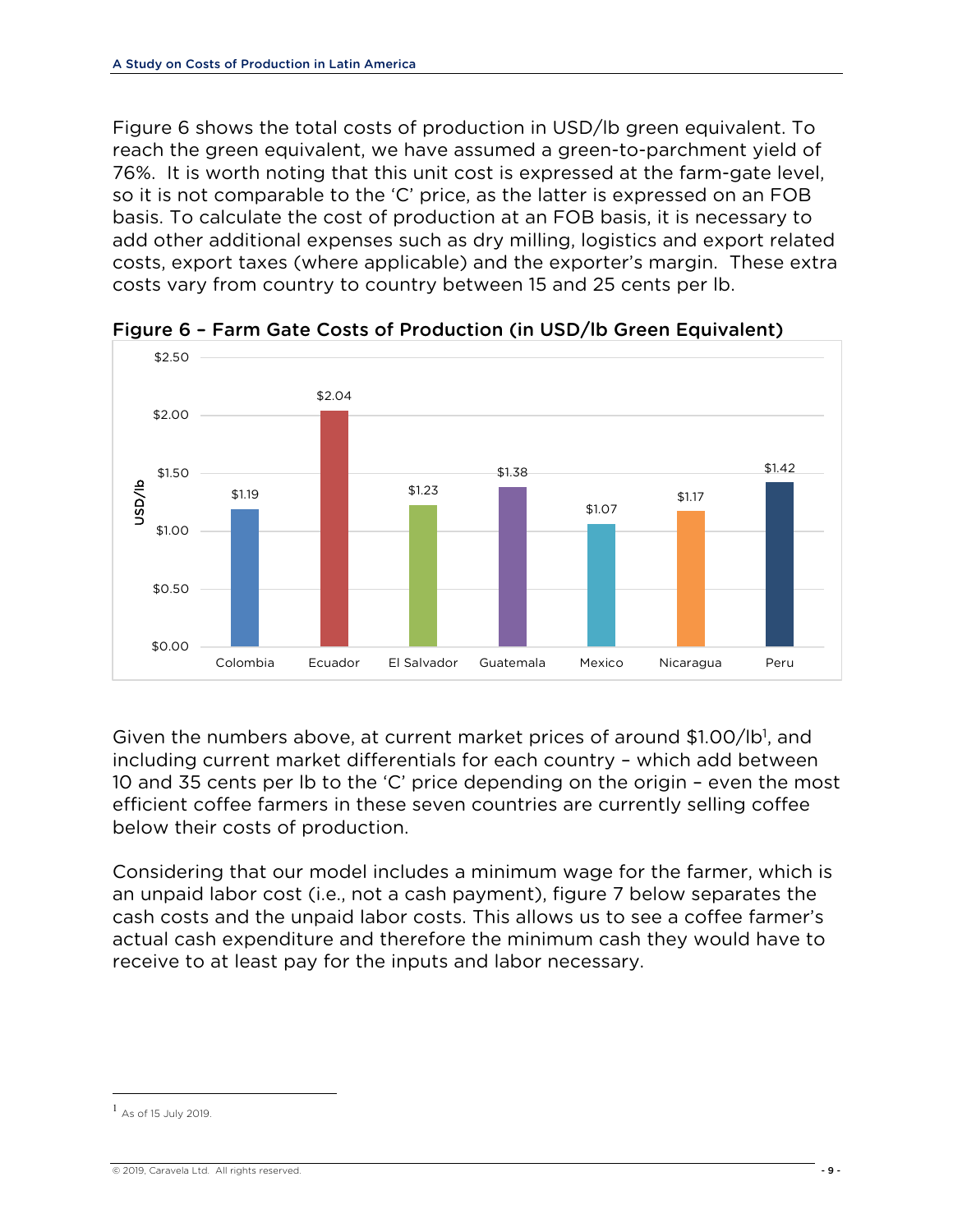

Figure 7 – Cash Costs and Unpaid Labor

Administration costs, the majority of which correspond to the minimum salary for the farmer, account for between 20% and 38%. However, as previously noted, this is not a cash expenditure for small farmers. Harvesting costs are the second most important expenditure, and the biggest cash cost that a farmer has to bear. These two categories represent between 60% and 70% of total costs. Inputs, such as fertilizers, come third. As seen in Figure 8 below, renovation is a minor cost percentage, despite being a crucial activity as doing it annually to around 15% of the total number of trees planted permits farmers to have a more constant yield instead of wild swing in output as coffee trees become unproductive.as they age.



Figure 8 – Costs Structures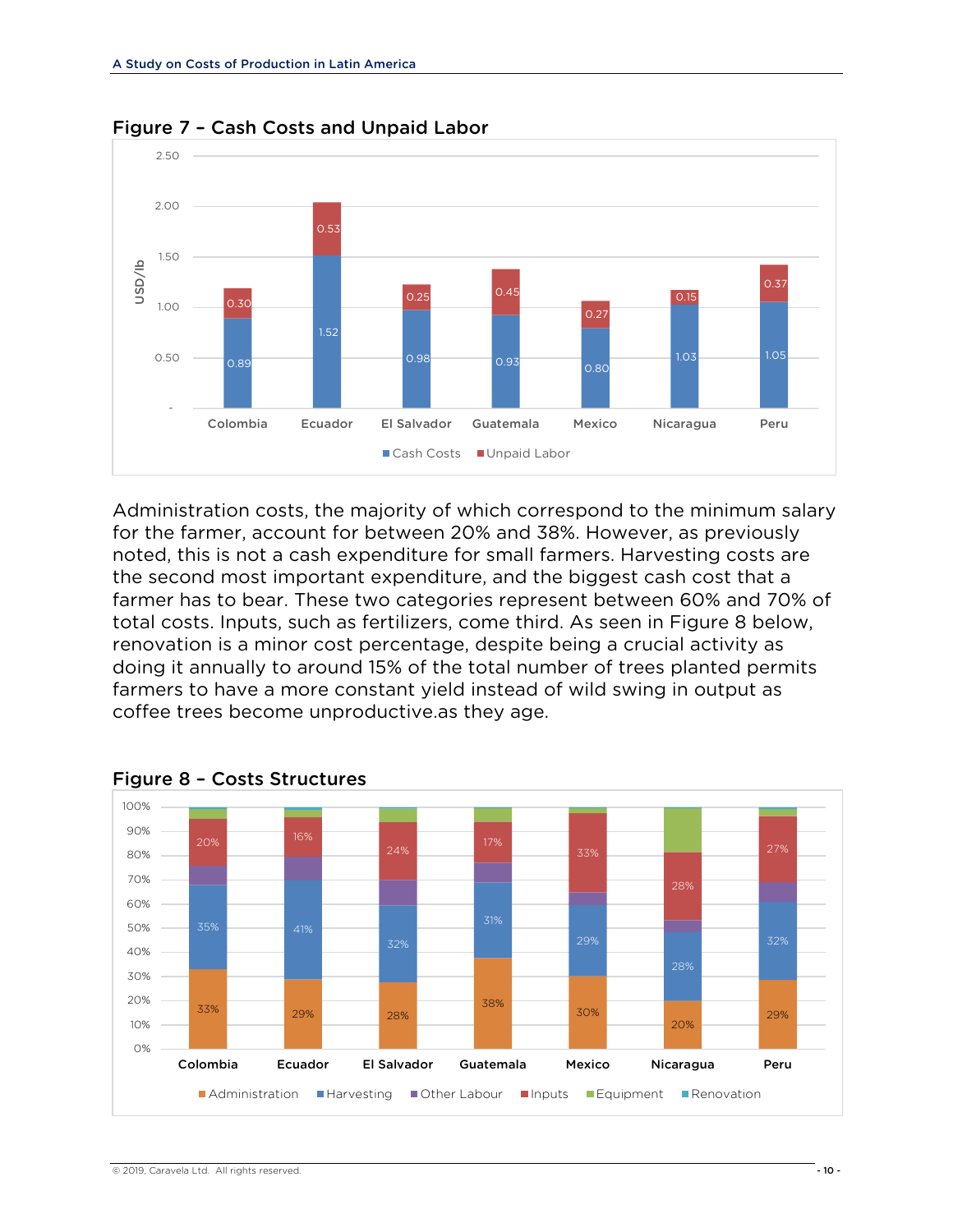### **HOW COSTS OF PRODUCTION HAVE CHANGED SINCE 2017**

In 2017 we performed the same exercise in all countries except for Mexico. Figure 9 below shows the costs of production calculated in 2017 vs those calculated in 2019.

As seen in Figure 9 below, with the exception of Guatemala and El Salvador, the other countries in this study had increases in their cost of production, with costs in Nicaragua growing 11.8% in the course of these 2 years, the most of the 7 countries analyzed.



Figure 9 – Change in Costs of Production (2019 vs 2017)

*Note: There is no data for Mexico in 2017 as we did not calculate those costs that year.*

The main reason why production costs have risen in most countries is, as observed in Figures 3 and 4, related to substantial increases in fertilizer and harvesting costs. As labor and fertilization costs correspond to over 60% of total costs, any increases in these two areas easily translate into higher overall costs.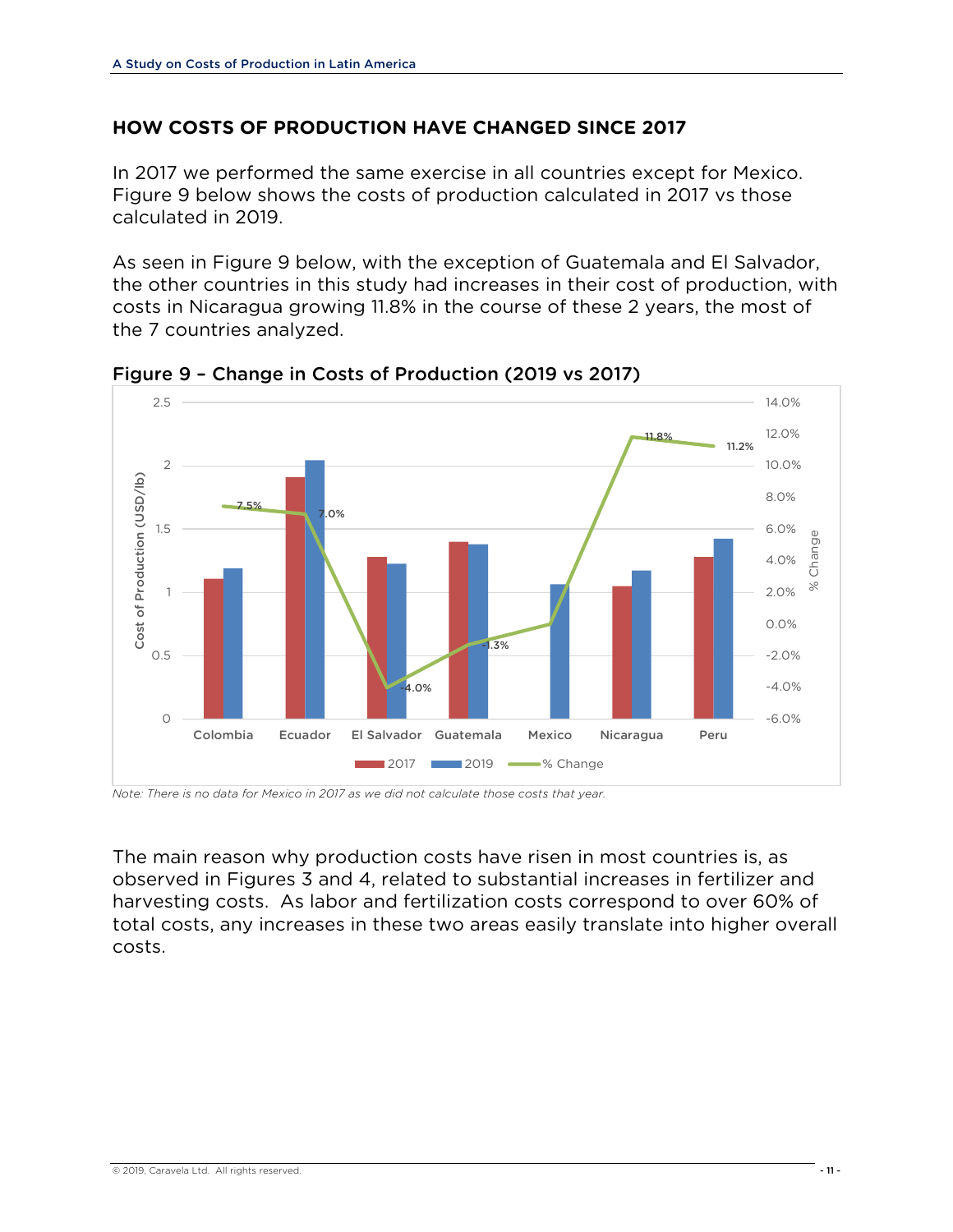## **CONCLUSIONS**

As seen in this study, costs of production have increased in the last two years in the seven countries analyzed, during a period when market prices have fallen to their lowest level in over 14 years. This is due to two mains reasons:

- Continued increases in labor costs above inflation, as labor markets tighten across origins due to migration and more lucrative opportunities elsewhere for unskilled workers
- A significant increase in fertilizer costs, a consequence of rising oil prices, and in some countries due to higher import tariffs, taxes and import restrictions

At current market prices (for commercial grade coffee), and with the costs of production observed in this study, small-holder coffee farming is not a profitable business. And as highlighted in this analysis, even farmers with higher-than-average yields and planted areas well above the average, at today's market prices are losing money. Growers with inferior planted areas and lower yields would certainly have higher unit costs than those calculated in this study, as administration costs would have a greater weight in the overall cost structure and yields would be significantly lower.

Therefore, higher prices alone are not sufficient to help farmers achieve sustainable incomes; growers must also work to increase their farm size and productivity. Since small farmers lack easy access to finance for training, fertilizer, and technology investment, it is urgent that the industry and other supporting entities focus on providing better access to finance and education/technical assistance.

Facilitating access to market for smallholder producers, preferably developing long-term relationships with coffee roasters and/or traders who are willing to sign multi-year contracts with fixed prices well above costs of production, would significantly contribute to income certainty and stability for small farmers, facilitating the re-investment and savings that would provide resilience against market slides, and encourage land purchases so that they can increase their scale.

Finally, it is important to educate coffee farmers on how to properly calculate their costs of production and encourage them to calculate them at least every couple of years so that they can better understand where they stand against the numbers shown in this study and focus on closing the gaps.